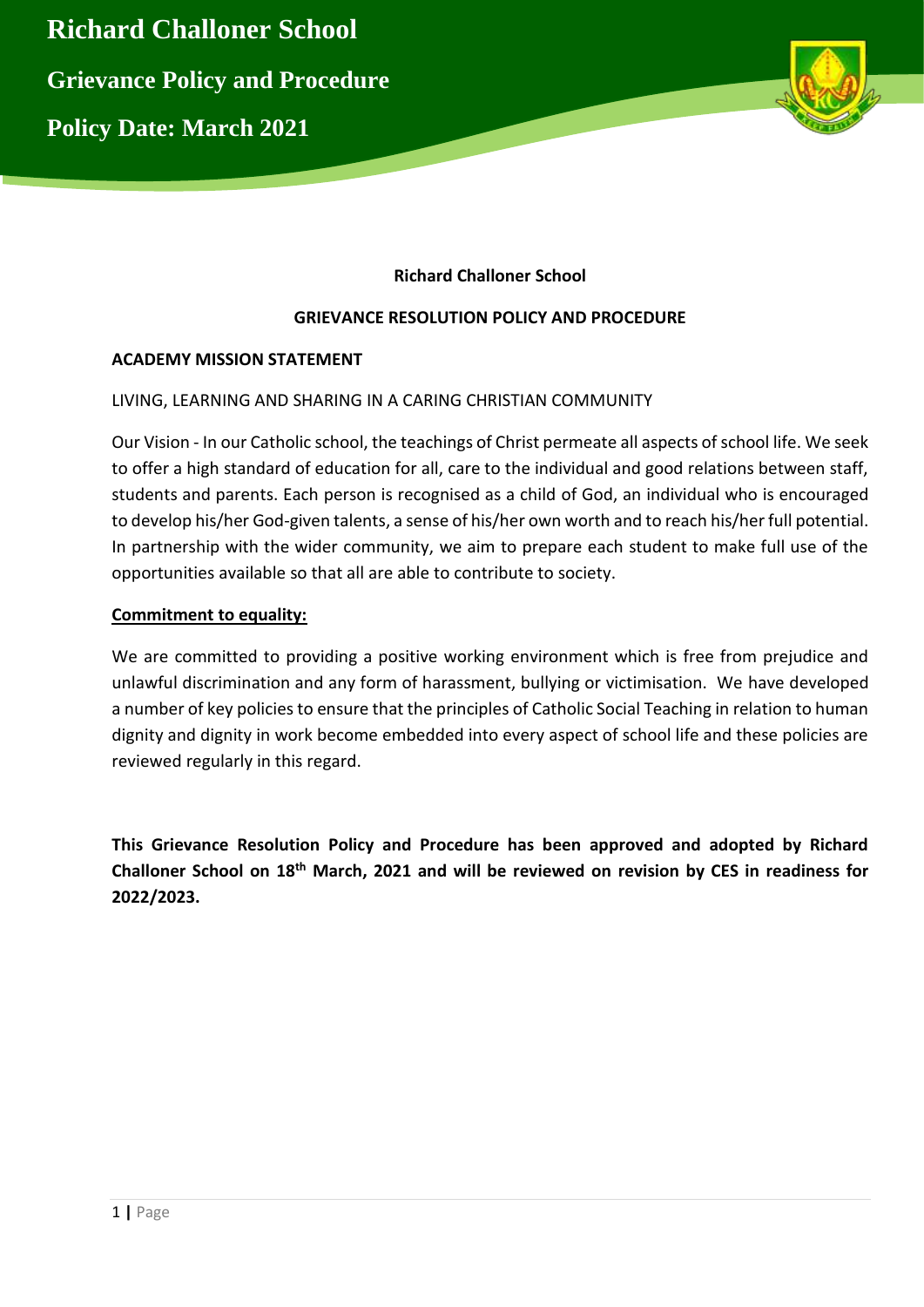

#### **DEFINITIONS**

In this Grievance Resolution Policy and Procedure, unless the context otherwise requires, the following expressions shall have the following meanings:

- i. 'Academy' means the academy named at the beginning of this Grievance Resolution Policy and Procedure and includes all sites upon which the Academy undertaking is, from time to time, being carried out.
- ii. 'Academy Trust Company' means the company responsible for the management of the Academy and, for all purposes, means the employer of staff at the Academy.
- iii. 'Board' means the board of Governors of the Academy Trust Company.
- iv. 'Chair' means the Chair of the Board as appointed from time to time.
- v. 'Clerk' means the Clerk to the Board as appointed from time to time.
- vi. 'Companion' means a willing work colleague not involved in the subject matter of the grievance brought under this Grievance Resolution Policy and Procedure, or a trade union official, an accredited representative of a trade union or other professional association of which the employee is a member, who should be available for the periods of time necessary to meet the timescales under this Grievance Resolution Policy and Procedure.
- vii. 'Diocesan Schools Commission' means the education service provided by the diocese in which the Academy is situated, which may also be known, or referred to, as the Diocesan Education Service.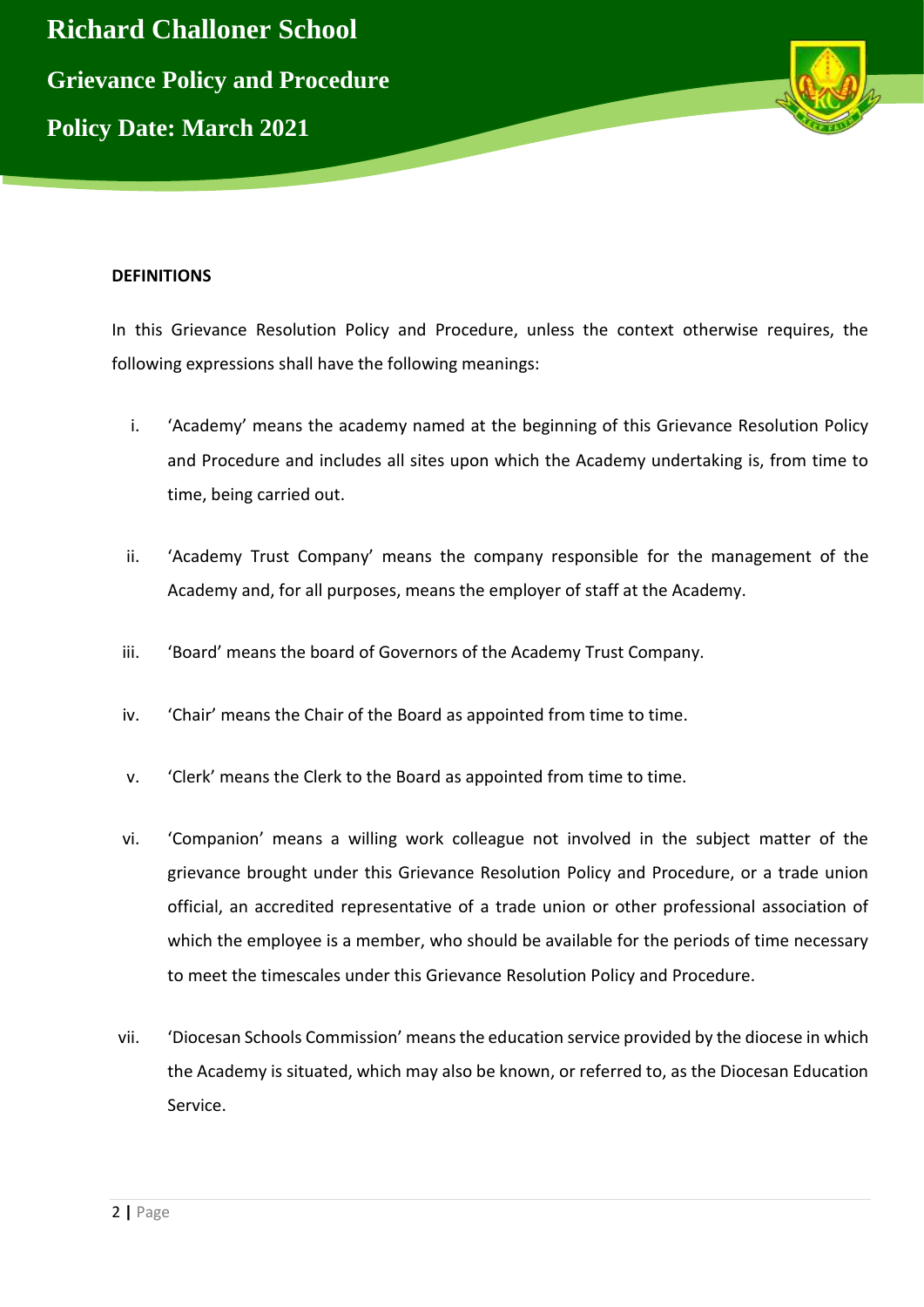



- viii. 'Governing Board' means the body carrying out the employment functions of the Academy Trust Company in relation to the Academy and such term may include the Board and/or the Local Governing Body of the Academy.
- ix. 'Governors' means (if appropriate to the context), the governors appointed or elected to the Local Governing Body, from time to time.
- x. 'Headteacher' means the most senior teacher in the Academy who is also responsible for its management and administration. Such teacher may also be referred to as the Head of School or Principal.
- xi. 'Local Governing Body' means (if appropriate to the context), the Governors appointed or elected to carry out specified functions in relation to the Academy as delegated by the Academy Trust Company.
- xii. 'Resolution Manager' or 'Manager' means a Stage 1 Resolution Manager and/or a Stage 2 Resolution Manager, as the context so requires, appointed in accordance with Paragraph 3 to conduct the formal procedure set out at Paragraph 5.
- xiii. 'Vice-Chair' means the Vice-Chair of the Board as elected from time to time.
- xiv. 'Working Day' means any day on which you would ordinarily work if you were a full-time employee. In other words, 'Working day' will apply differently to teaching and non-teaching staff. However, part-time and full-time staff will not be treated differently for the purposes of implementing this Grievance Resolution Policy and Procedure.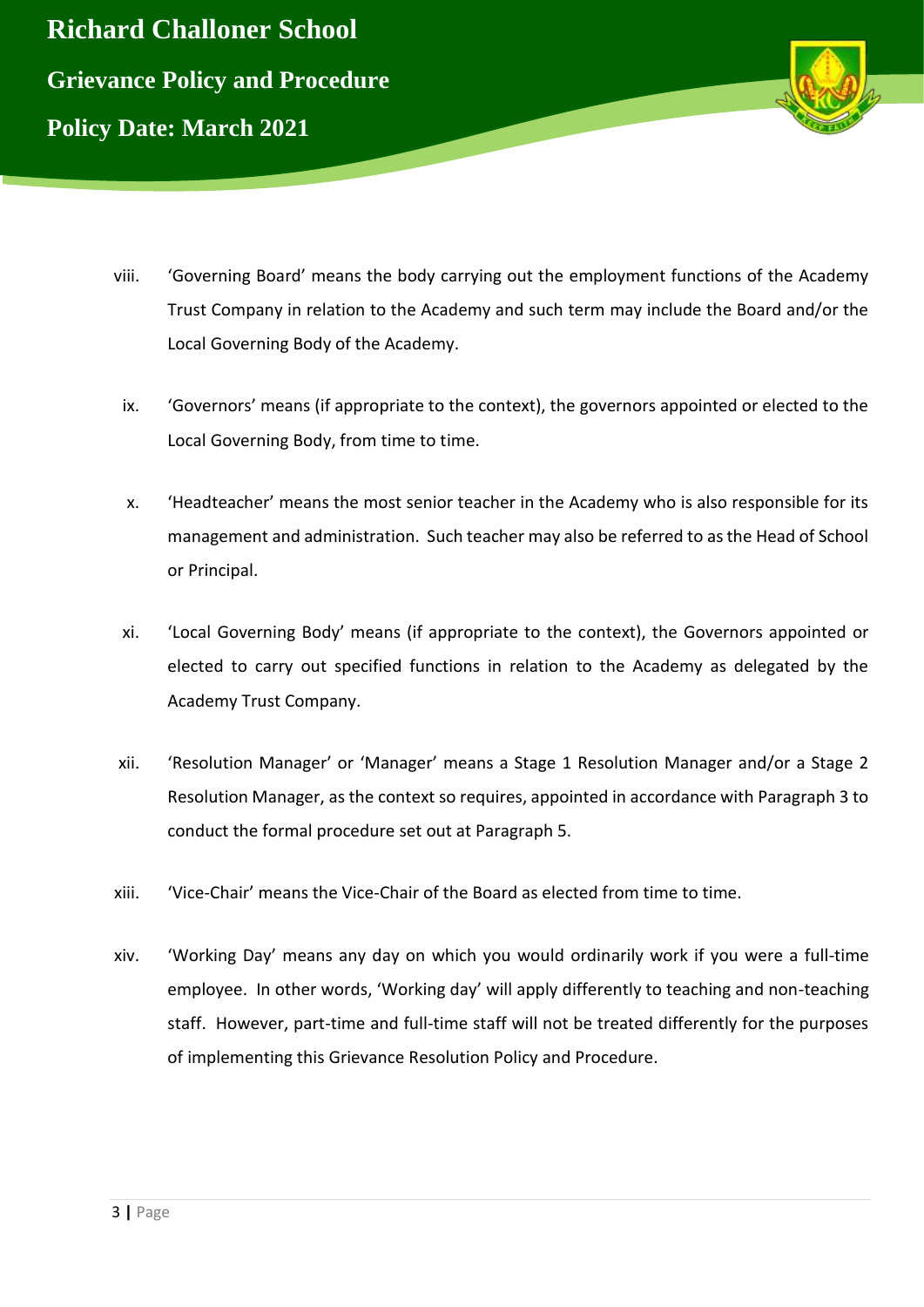

# **1. SCOPE**

- 1.1 This Grievance Resolution Policy and Procedure is available to you insofar as any grievance relates to your work within the Academy and you are an employee or worker contracted by the Academy Trust Company to work at the Academy (hereinafter referred to as an "employee" or "you").
- 1.2 The Academy Trust Company is committed to ensuring respect, objectivity, belief in the dignity of the individual, consistency of treatment and fairness in the operation of this policy. This commitment extends to promoting equality of opportunity and eliminating unlawful discrimination throughout the Academy community.
- 1.3 This Grievance Resolution Policy and Procedure offers opportunities to ensure justice for teachers, support staff and pupils alike and has the potential for the expression of Christian qualities such as honesty, self-knowledge, respect for others and their gifts, recognition of the needs and achievements of others, challenge to self and others, personal growth and openness.
- 1.4 This procedure **can** be used to:
- (a) bring about a resolution to your work-related grievance unless the situation is listed at Paragraph 1.5 below as falling within a separate procedure;
- (b) to raise a grievance in relation to, (but not limited to), terms and conditions of employment, health and safety, work relations, bullying and harassment, new working practices, working environment, organisational change and discrimination.
- 1.5 This procedure **cannot** be used to:
- (a) complain about the use of any other procedure or process (e.g. disciplinary, capability, restructuring etc) in relation to you whilst that procedure is being followed unless your complaint relates to the fair implementation of such procedure or process;
- (b) appeal against any formal or informal disciplinary sanction;
- (c) appeal against any decision to terminate your employment whether on grounds of ill-health, incapacity, redundancy, misconduct, poor performance or other grounds;
- (d) appeal against selection for redundancy;
- (e) complain about, or appeal against, any decision relating to pay or grading. Such matters are covered by the Academy Trust Company's Pay Policy;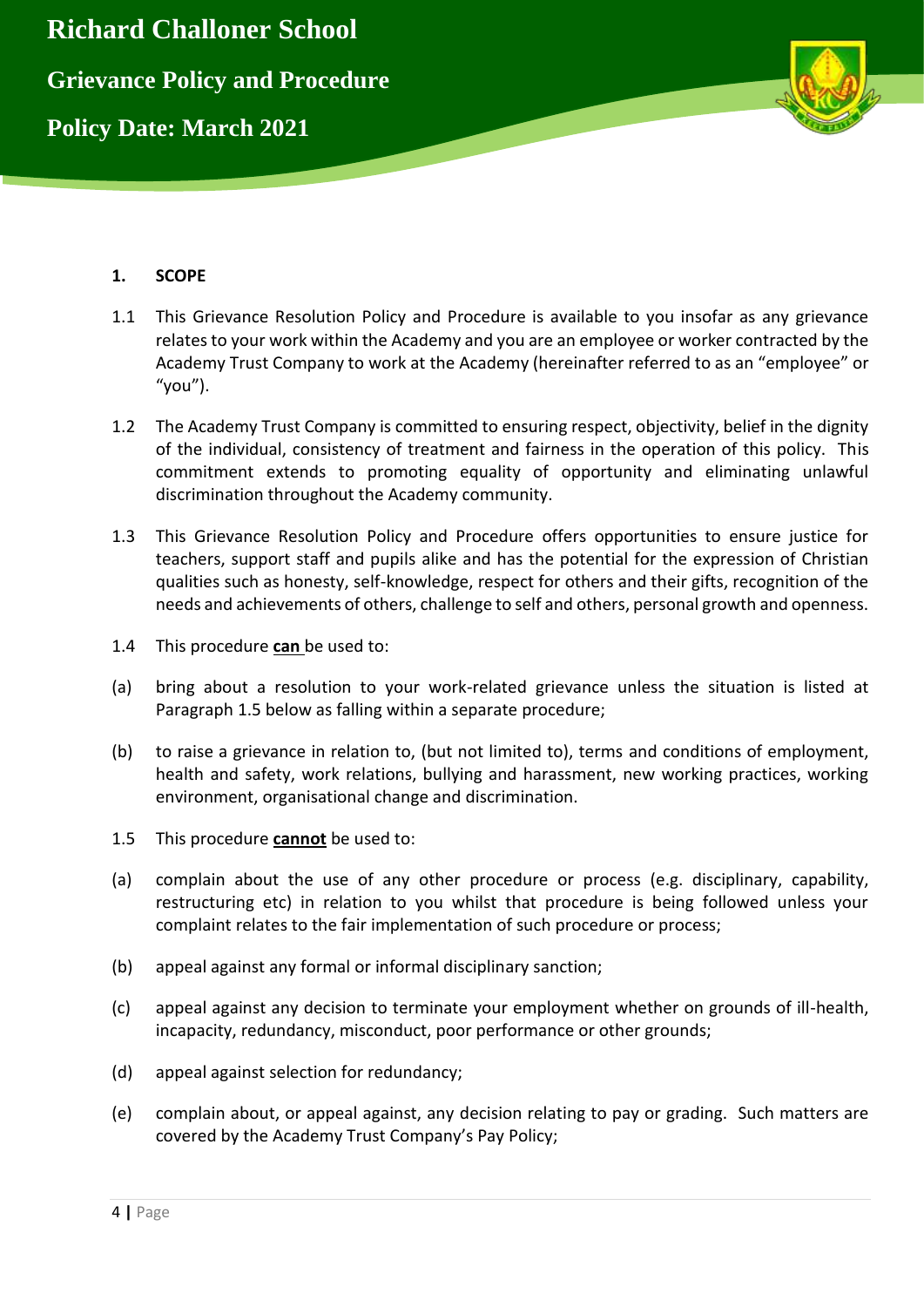

- (f) complain about or appeal against any decision relating to your pension. Separate Dispute Resolution Procedures have been set up by the Teachers' Pension Scheme and the local fund of the Local Government Pension Scheme;
- (g) complain about any matter that forms a collective grievance where the appropriate mechanism is for representations to be made by the appropriate trade union representatives;
- (h) complain about any matter which is properly the subject of a statutory consultation process unless your complaint relates to the fair implementation of such statutory consultation process;
- (i) complain about matters which have been, or should have been, brought under a separate policy or procedure operated by the Academy Trust Company, such as the Academy Trust Company's Complaints Policy and Procedure or Public Interest Disclosure/Whistleblowing Policy and Procedure;
- (j) complain about matters which are more than three months old where the grievance has already been dealt with or is no longer relevant or live (though this shall not prevent you referring to matters more than three months old in relation to a grievance which is otherwise live); or
- (k) raise a safeguarding concern in relation to (a) child(ren) as any such concern should be reported immediately to the Designated Safeguarding Lead or to the Local Authority Designated Officer or other appropriate authority as specified in the Academy Trust Company's Safeguarding Policy.
- 1.6 An employee is entitled to have access, by arrangement, to their personnel file and to request the deletion of time-expired records in line with the provisions of the General Data Protection Regulation (GDPR) and the Data Protection Act 2018.
- 1.7 The Academy Trust Company delegates its authority in the manner set out in this policy.
- 1.8 The primary purpose of this procedure is to resolve current grievances.
- 1.9 The primary purpose is not to make findings of fact on historical matters (though this may be required in order to resolve some grievances).
- 1.10 The Academy Trust Company's focus will, at all times, be on the remedial steps required to resolve a grievance.
- 1.11 The Academy Trust Company does not speak of grievances being "against" any particular person but rather of grievances "relating" to a particular person.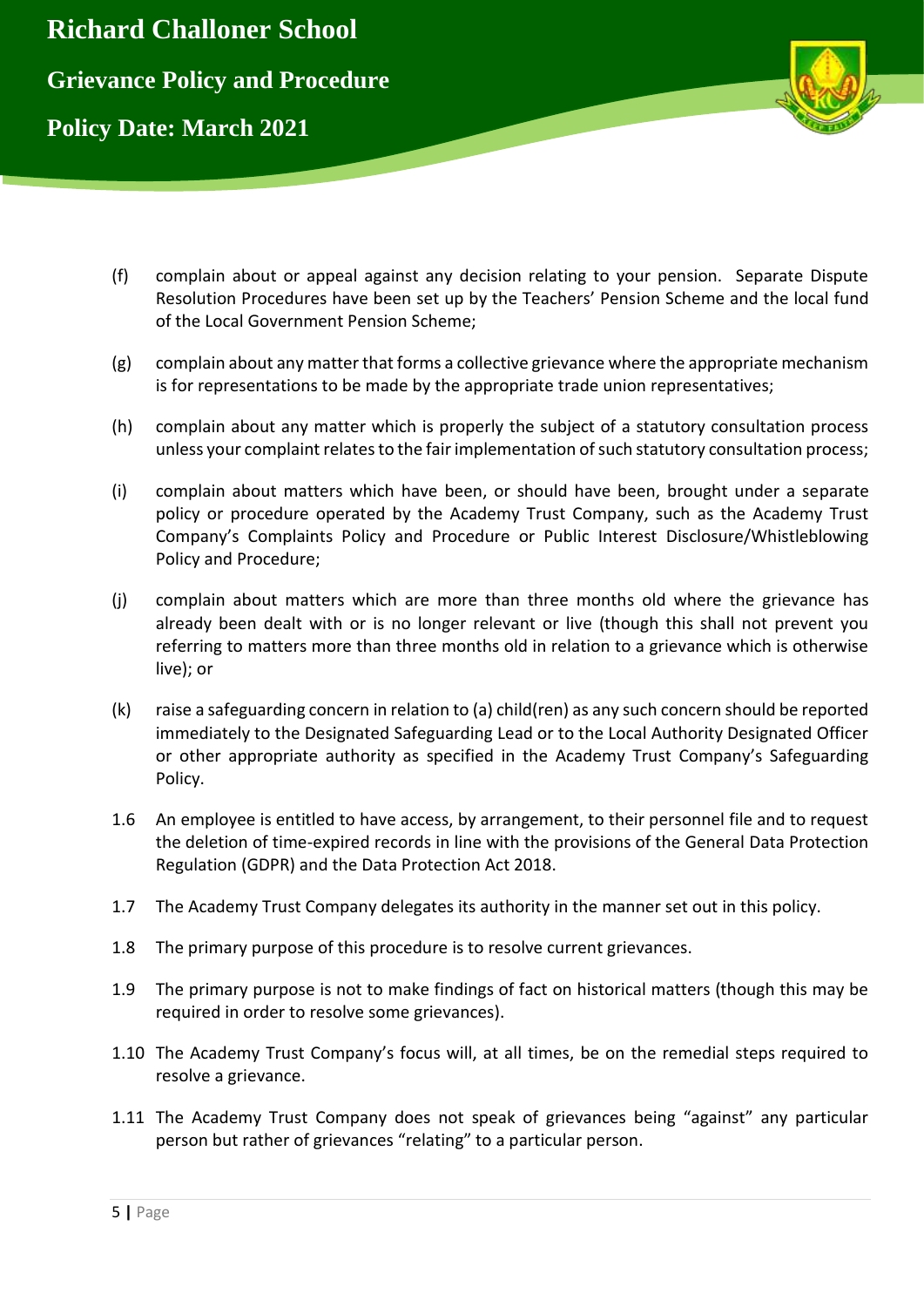

- 1.12 The Academy Trust Company shall seek to resolve any grievance raised by an employee during their notice period and/or garden leave period, using this policy.
- 1.13 There may be occasions where this procedure needs to be modified to comply with the requirements of the Academy Trust Company's Child Protection and Safeguarding Policies, for example, by allowing the Local Authority Designated Officer to offer advice to the Academy Trust Company at appropriate stages, or where an employee has a disability which means that reasonable adjustments need to be made to this procedure. Where the Academy Trust Company's Child Protection and Safeguarding Policies are invoked this Grievance Policy and Procedure may be suspended until such time as the Board determines, in its sole discretion, that it is appropriate resume it. All modifications will be discussed with the employee.
- 1.14 Subject to Paragraphs 1.5(a) and (b), there may be occasions when an employee brings a grievance pursuant to this Grievance Resolution Policy and Procedure in connection with actions taken under the Academy Trust Company's Disciplinary Policy and Procedure. This shall not lead to any automatic delay or pause in the conduct of any matters under the Academy Trust Company's Disciplinary Policy and Procedure. In such circumstances, the employee and the Headteacher, or in the case where the disciplinary matter relates to the Headteacher, the Chair, will meet to discuss whether or not the Academy Trust Company's Disciplinary Policy and Procedure should be suspended whilst the grievance is dealt with. The final decision as to whether or not to suspend the Disciplinary Policy and Procedure in such circumstances will be taken by the Headteacher or the Chair (as appropriate) and their decision shall be final.

## **2. INFORMAL RESOLUTION**

- 2.1 The Academy Trust Company encourages employees to resolve grievances informally and without recourse to the formal grievance procedure wherever possible.
- 2.2 Before raising a formal grievance under this procedure, you should try to resolve the matter informally either through your line manager, the Headteacher or, where possible, with the other party.
- 2.3 Where there is scope to reach a resolution informally, various strategies will be discussed with you and you may wish to suggest possible strategies that may assist in reaching informal resolution.
- 2.4 Examples of informal resolution might include engaging in informal discussions with you; introducing team building sessions; offering team training; mediation sessions or other appropriate options depending on the specific circumstances of the grievance. Where a grievance is raised informally, in order to reach a resolution you will need to be able to explain what outcome you are seeking.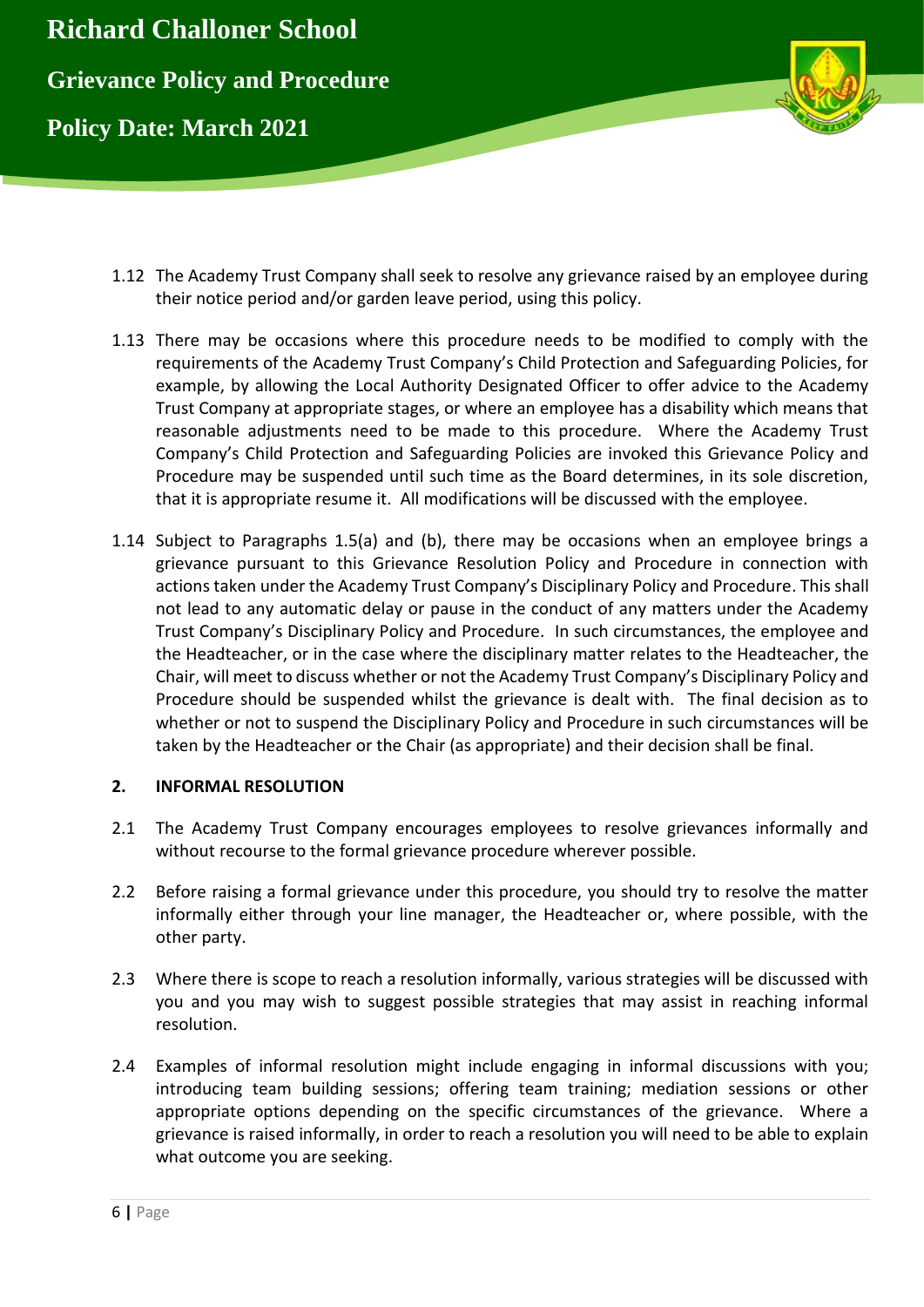

- 2.5 Following an informal resolution meeting, you will be provided with a note of the meeting and you will have an opportunity to provide written comments on the note of the meeting prior to it being included in your personnel file.
- 2.6 If an employee does not feel that there is a reasonable prospect of resolving their grievance informally and/or if attempts to do so have been unsuccessful, they may invoke the formal grievance resolution procedure.

## **3. RESOLUTION MANAGERS**

The Resolution Manager should, apart from in exceptional circumstances, be someone not personally involved in the matter which is the subject of the grievance and will be appointed in accordance with the table below depending on the subject matter of the grievance:

| Your grievance relates to                                     | <b>Stage 1 Resolution</b><br>Manager                                                                            | <b>Stage 2 Resolution</b><br>Manager                                                                                     |
|---------------------------------------------------------------|-----------------------------------------------------------------------------------------------------------------|--------------------------------------------------------------------------------------------------------------------------|
| Pupils, parents or staff<br>(other than the<br>Headteacher)   | The Headteacher                                                                                                 | Chair or another<br><b>Foundation Governor</b><br>nominated by the Chair                                                 |
| The Headteacher                                               | The Chair                                                                                                       | Governors' Appeal Panel<br>appointed by the Vice-<br>Chair                                                               |
| Governor or Governors<br>(other than the Chair)               | The Chair                                                                                                       | Governors' Appeal Panel<br>appointed by the Vice-<br>Chair (or the Clerk if the<br>matter relates to the Vice-<br>Chair) |
| The Chair (or a group of<br>Governors including the<br>Chair) | The Vice-Chair or another<br><b>Foundation Governor</b><br>(other than the Chair)<br>nominated by the Clerk (in | Governors' Appeal Panel<br>appointed by the Vice-<br>Chair (or the Clerk if the                                          |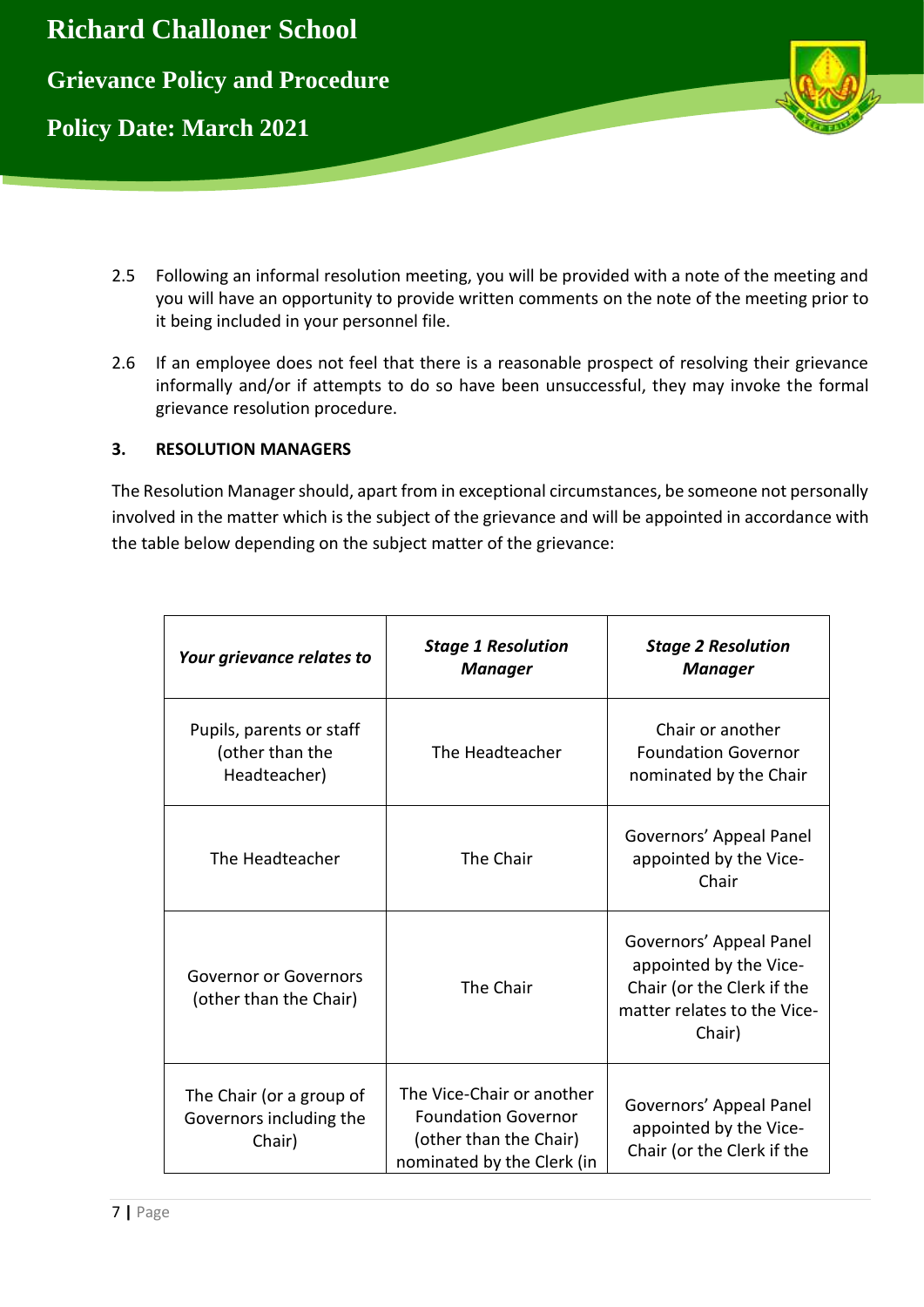**Richard Challoner School Grievance Policy and Procedure Policy Date: March 2021**



|                          | consultation with the<br>Diocesan Schools<br>Commission)  | matter relates to the Vice-<br>Chair)                      |
|--------------------------|-----------------------------------------------------------|------------------------------------------------------------|
| The whole Governing Body | A representative of the<br>Diocesan Schools<br>Commission | A panel appointed by the<br>Diocesan Schools<br>Commission |

## **4. POWERS OF RESOLUTION MANAGERS**

- 4.1 As part of the resolution of a grievance raised under the formal procedure at Paragraph 5 below, the Resolution Manager will carry out an investigation into the allegations made by the employee in their Form GRP1 and/or GRP2 (as described in Paragraph 5 below) or as a result of anything discussed at a Stage 1 Resolution Meeting or a Stage 2 Resolution Meeting.
- 4.2 As part of the resolution of a grievance raised under the formal procedure at Paragraph 5 below, the Resolution Manager may, where they reasonably believe that such action will result in a partial or full resolution of the grievance:
- (a) Request that an independent investigation be carried out into the allegations made by the employee in their Form GRP1 and/or GRP2 (as described in Paragraph 5 below) or as a result of anything discussed at a Stage 1 Resolution Meeting or a Stage 2 Resolution Meeting. The Clerk will appoint the independent investigator within 5 Working Days of a request by the Resolution Manager to do so;
- (b) Make a recommendation that the employee who has raised the grievance attend independent mediation with any other party who is the subject of the grievance;
- (c) Recommend any other reasonable course of action.
- 4.3 Nothing in this Paragraph 4 shall prejudice the Academy Trust Company's general right to deal with grievances with the assistance specified in Paragraph 11.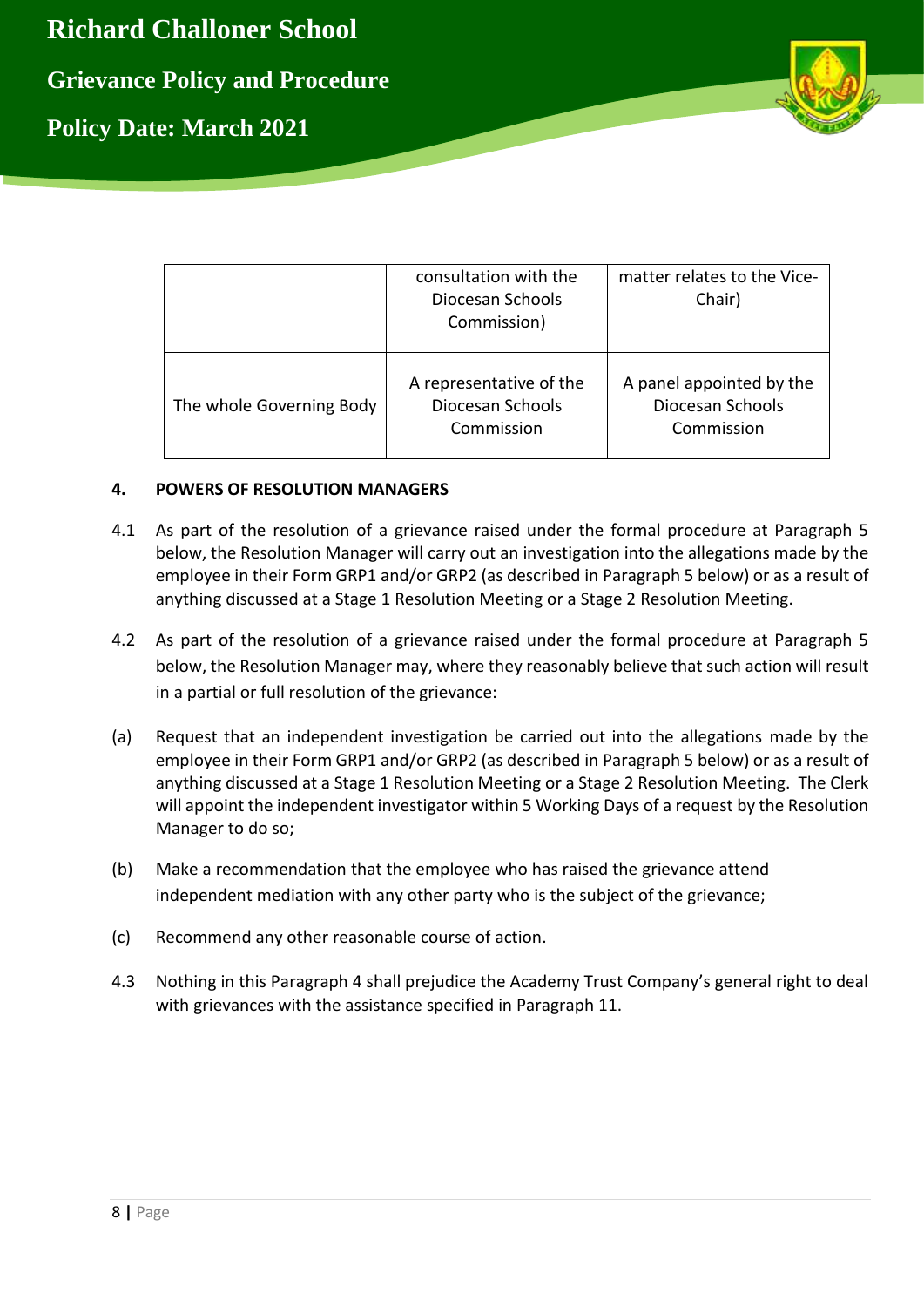

## **5. FORMAL GRIEVANCE**

#### 5.1 **Stage 1**

- 5.1.1 If you have not been able to resolve a problem through informal discussions in accordance with Paragraph 2, you must complete a Form GRP1 (Appendix 1 to this Policy and Procedure and available on the Academy's Intranet or other relevant place as notified to you by the Academy) and submit it to the Clerk. The Clerk will acknowledge receipt of your Form GRP1 within 3 Working Days of receipt by the Clerk.
- 5.1.2 The Clerk will formally appoint a Stage 1 Resolution Manager following the guidance in Paragraph 3 above.
- 5.1.3 The Stage 1 Resolution Manager will arrange to meet with you as soon as possible to discuss your grievance. This meeting is a Stage 1 Resolution Meeting and will normally be held within 10 Working Days of the Stage 1 Resolution Manager receiving your completed Form GRP1 from the Clerk. You will be informed of the date of the Stage 1 Resolution Meeting in writing. At the Stage 1 Resolution Meeting, the Stage 1 Resolution Manager will ask you to explain the nature of your grievance and will invite you to suggest how it might be resolved. The Stage 1 Resolution Manager will then discuss the matter with you with a view to understanding how your grievance might be resolved. Stage 1 Resolution Meetings may be adjourned if the Stage 1 Resolution Manager, in their sole discretion, determines that further investigations are required in order to resolve the grievance. If a Stage 1 Resolution Meeting is adjourned the reconvened meeting will be arranged once the further investigation is complete and you will be provided with at least 5 Working Days' notice in writing of the date of the reconvened meeting.
- 5.1.4 The Stage 1 Resolution Manager will aim to confirm the outcome of the Stage 1 Resolution Meeting in writing to you within 5 Working Days of the date of the Stage 1 Resolution Meeting or any reconvened Stage 1 Resolution meeting ("the Stage 1 Resolution Letter"). The outcome of your grievance will be set out in the Stage 1 Resolution Letter as follows:
- (a) your grievance is upheld and you will be told what action will be taken; or
- (b) your grievance us partially upheld and you will be told what action will be taken; or
- (c) your grievance is not upheld.
- 5.1.5 You will be provided with a copy of the notes from the Stage 1 Resolution Meeting with the Stage 1 Resolution Letter.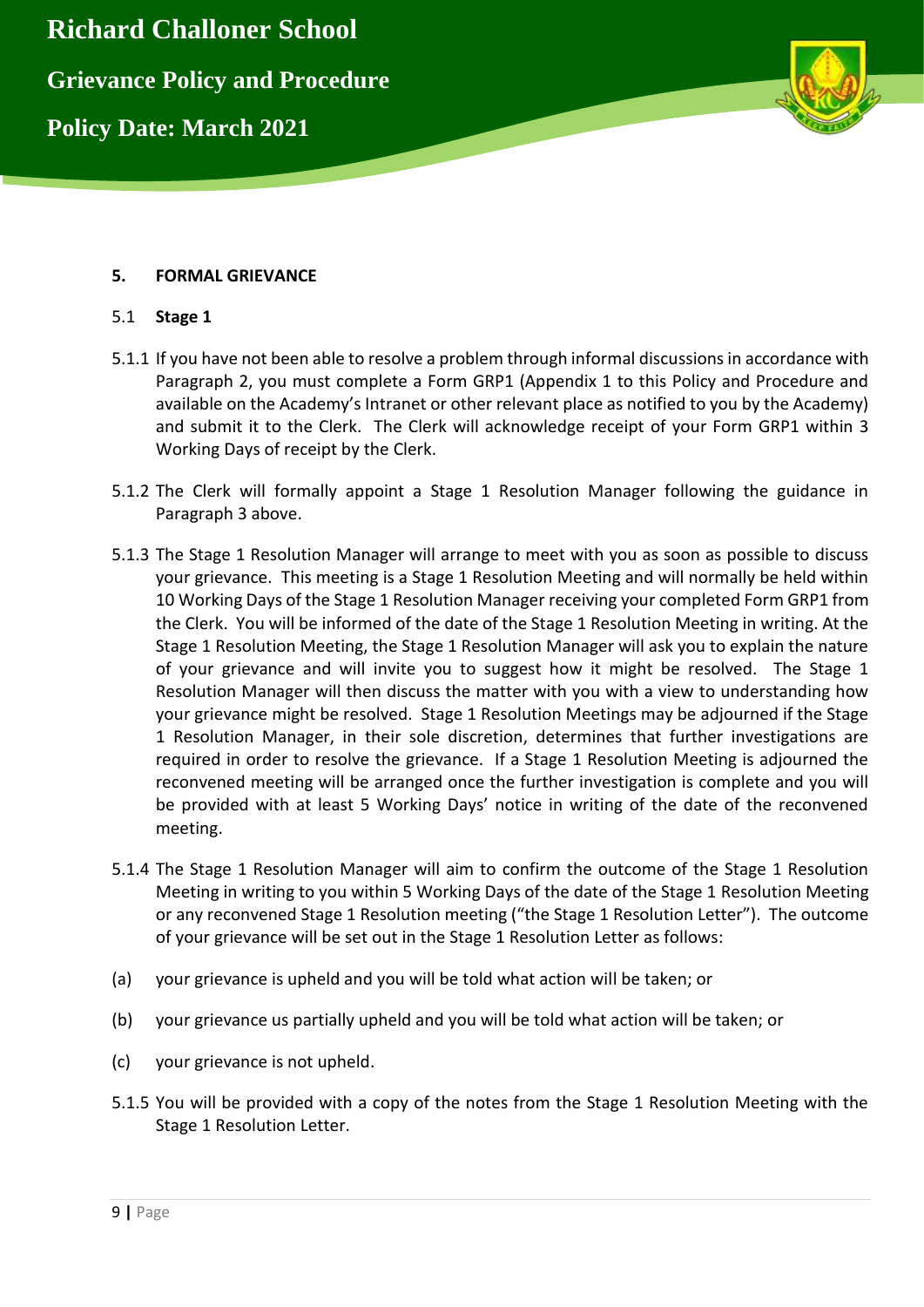

## 5.2 **Stage 2 (APPEAL)**

- 5.2.1 In the event that you are not satisfied with the outcome of the Stage 1 Resolution Meeting as set out in the Stage 1 Resolution Letter, you can appeal by sending a completed Form GRP2 (Appendix 2 to this Policy and Procedure and available on the Academy's Intranet or other relevant place as notified to you by the Academy) to the Clerk within 5 Working Days of the date of the Stage 1 Resolution Letter. The Clerk will acknowledge receipt of your Form GRP2 within 3 Working Days of receipt by the Clerk.
- 5.2.2 The Clerk will formally appoint a Stage 2 Resolution Manager (who will not be the Stage 1 Resolution Manager) following the guidance in Paragraph 3 above.
- 5.2.3 The Stage 2 Resolution Manager will arrange to meet with you as soon as possible to discuss your appeal. This meeting is a Stage 2 Resolution Meeting and it will normally be held within 10 Working Days of the Stage 2 Resolution Manager receiving your completed Form GRP2 from the Clerk. You will be informed of the date of the Stage 2 Resolution Meeting in writing.
- 5.2.4 The Stage 2 Resolution Manager will confirm the outcome of the Stage 2 Resolution Meeting in writing to you within 5 Working Days of the date of the Stage 2 Resolution Meeting ("the Stage 2 Resolution Letter"). The decision of the Stage 2 Resolution Manager is final and there will be no further right of appeal. The outcome of your appeal will be set out in the Stage 2 Resolution Letter as follows:
- (a) your appeal is upheld and you will be told what action will be taken; or
- (b) your appeal is not upheld.
- 5.2.5 You will be provided with a copy of the notes from the Stage 2 Resolution Meeting with the Stage 2 Resolution Letter.

## **6. GOVERNORS' APPEAL PANEL**

- 6.1 Governors' Appeal Panels shall comprise three Foundation Governors not previously involved in the matter and shall not comprise the Chair or Vice-Chair unless there are insufficient numbers of Foundation Governors not previously involved in the matter, in which case the Chair and/or Vice-Chair may be appointed to a Governors' Appeal Panel but only where they have not been previously involved in the matter.
- 6.2 In the exceptional event that there are insufficient numbers of Governors available to participate in the Governors' Appeal Panel, the Academy Trust Company may appoint associate members solely to participate in the Governors' Appeal Panel on the recommendation of the Diocesan Schools Commission.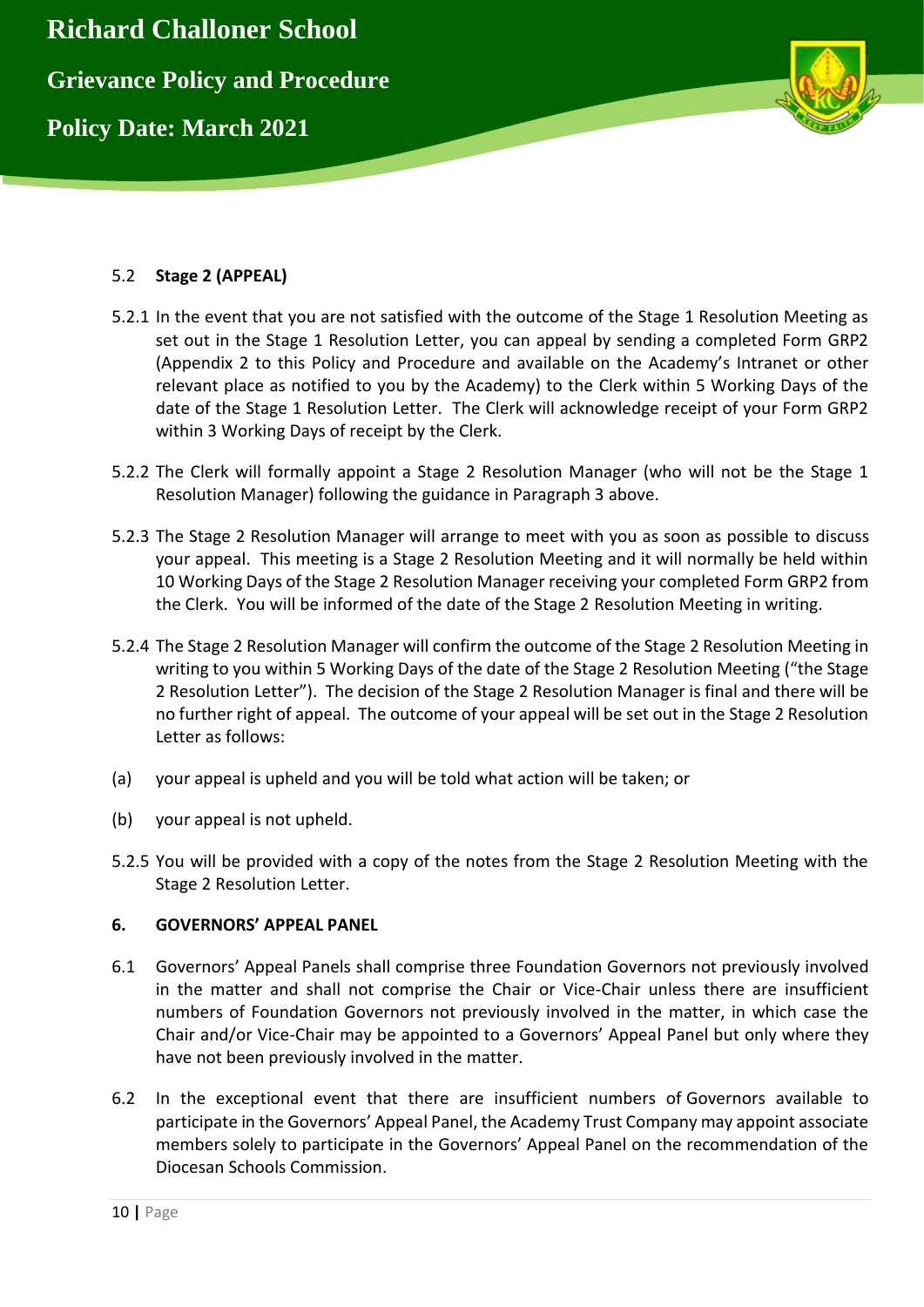

## **7. COMPANION**

- 7.1 You may be accompanied at any meetings held pursuant to this policy by a Companion (including any informal resolution meetings and mediation meetings).
- 7.2 You must let the relevant Resolution Manager know who your Companion will be at least one Working Day before the relevant Resolution Meeting.
- 7.3 If you have any particular reasonable need, for example, because you have a disability, you may also be accompanied by a suitable helper.
- 7.4 Your Companion can address the Resolution Meeting in order to:
- (a) put your case;
- (b) sum up your case;
- (c) respond on your behalf to any view expressed at the Resolution Meeting; and
- (d) ask questions on your behalf.
- 7.5 Your Companion can also confer with you during the meeting.
- 7.6 Your Companion has no right to:
- (a) answer questions on your behalf;
- (b) address the meeting if you do not wish it; or
- (c) prevent you from explaining your case.
- 7.7 Where you have identified your Companion and they have confirmed in writing to the relevant Resolution Manager that they cannot attend the date or time set for the Resolution Meeting, the Resolution Meeting will be postponed for a period not in excess of five Working Days from the date set by the Academy to a date and time agreed with your Companion. Should your Companion subsequently be unable to attend the rearranged Resolution Meeting, the Resolution Meeting may be held in their absence or written representations will be accepted.

## **8. CONFIDENTIALITY AND TRANSPARENCY**

- 8.1 Proceedings and records of any grievance will be kept as confidential as possible but you must appreciate that circumstances can mean that grievances cannot always be dealt with on an entirely confidential basis.
- 8.2 A grievance you raise could result in the instigation of disciplinary action in respect of another employee and, to protect the confidentiality of that process, the Academy Trust Company may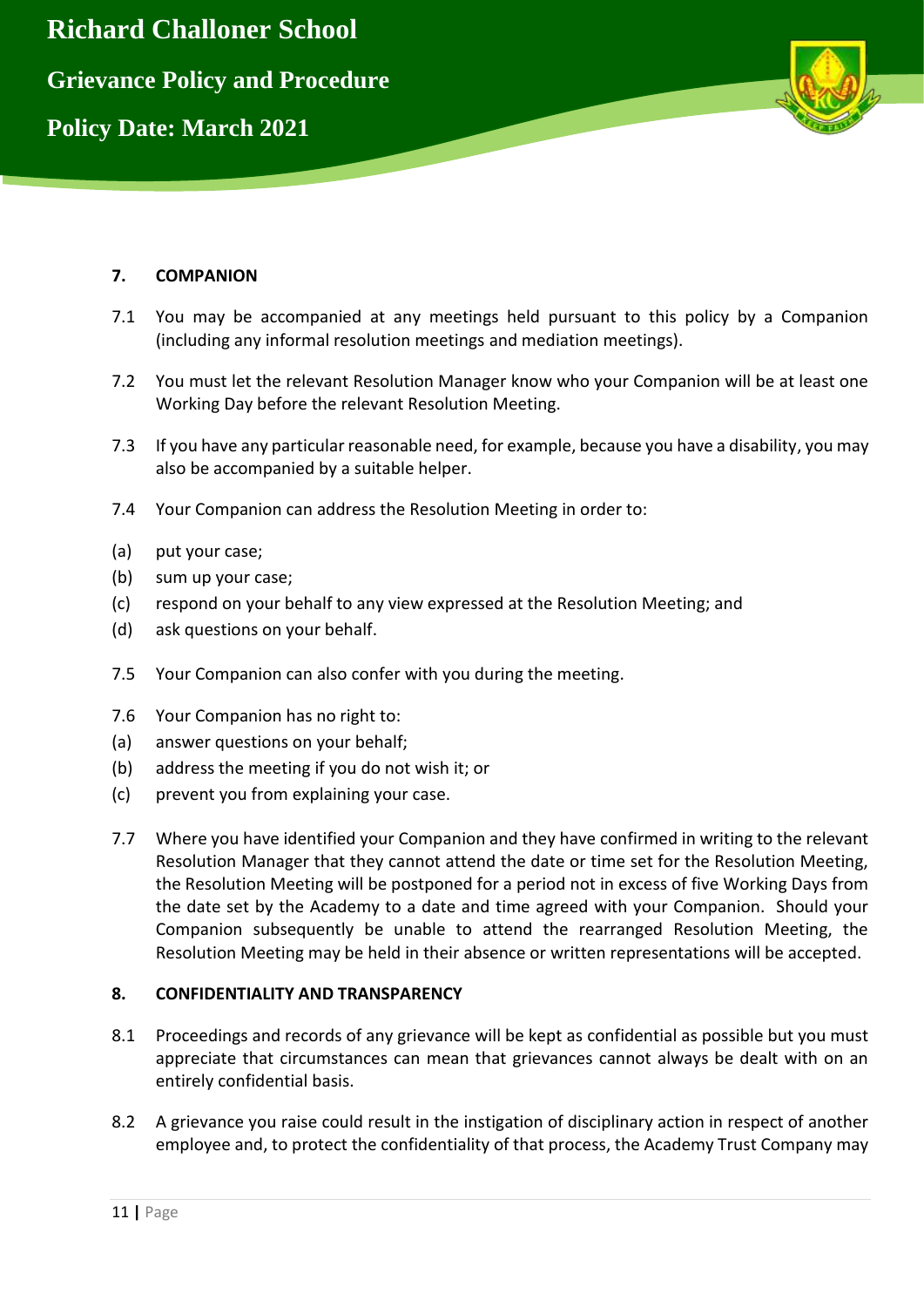

not be able to inform you of the fact of the disciplinary process or of the disciplinary action which has been taken as a result of your grievance, if any.

- 8.3 The parties should not disclose the fact or content of any grievance to any employee or third party without the express consent of the Resolution Manager (except that you are allowed to approach a prospective Companion). Failure to comply with this clause may render you liable to disciplinary action under the Academy Trust Company's Disciplinary Policy and Procedure.
- 8.4 At the conclusion of your grievance, and after any related disciplinary or other processes have been completed, a report will be presented to the remaining (non-Foundation Governors) at a full meeting of the Board as a confidential item.

# **9. TIMING OF MEETINGS**

- 9.1 The aim is that meetings under this Procedure will be held at mutually convenient times but depending on the circumstances may:
- (a) need to be held when you were timetabled to teach (if that is appropriate to your role);
- (b) exceptionally be held during planning, preparation and administration time if this does not impact on lesson preparation (if this is appropriate to your role);
- (c) exceptionally be held after the end of the Academy day;
- (d) not be held on days on which you would not ordinarily work;
- (e) be extended by agreement between the parties if the time limits cannot be met for any justifiable reason.
- 9.2 Where an employee is persistently unable or unwilling to attend a meeting without good cause the Resolution Manager will make a decision on the evidence available.

## **10. VENUE FOR RESOLUTION MEETINGS**

If your grievance raises sensitive issues, the relevant Resolution Manager may hold the meeting off the Academy site.

## **11. ASSISTANCE**

11.1 Where a formal grievance relates to a matter concerning the religious character of the Academy Trust Company, your completed Form GRP1 and any other relevant information will be sent by the Academy Trust Company to the Diocesan Schools Commission who may appoint an adviser to assist the Academy Trust Company in responding to your grievance.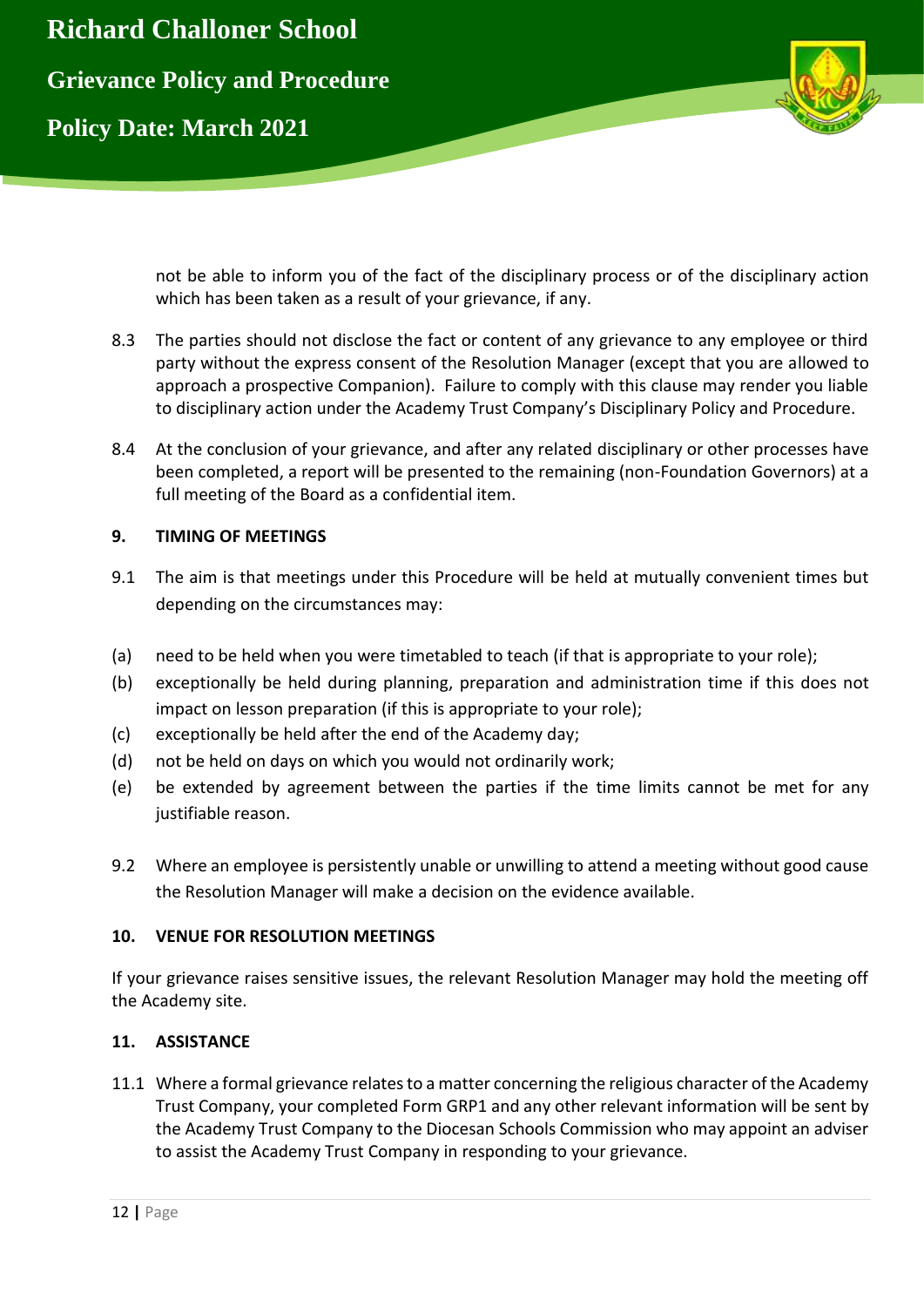

11.2 In all cases the Academy Trust Company may seek assistance from the Diocesan Schools Commission.

## **12. FALSE, VEXATIOUS OR MALICIOUS GRIEVANCES**

Making a false, vexatious or malicious grievance under this procedure is a serious disciplinary offence which could result in dismissal for gross misconduct. If the Resolution Manager believes the grievance is false, malicious or vexatious a new investigation under the Academy Trust Company's Disciplinary Policy and Procedure will take place. The fact that an allegation has not been substantiated following a formal investigation should not mean that it will be automatically considered false, malicious or vexatious.

## **13. PUBLIC INTEREST DISCLOSURE/WHISTLEBLOWING**

You should be aware that a grievance may, in certain cases, amount to a protected disclosure under the Employment Rights Act (please see the Academy Trust Company's Public Interest Disclosure Policy and Procedure for further details). You will not be allowed to raise the same matter under both this policy and the Academy Trust Company's Public Interest Disclosure Policy and Procedure.

## **14. PROTECTION FROM VICTIMISATION**

This Grievance Policy and Procedure allows staff to seek to resolve grievances without fear of reprisals, victimisation or disadvantage.

## **15. REVIEW OF THIS PROCEDURE**

This procedure was produced in September 2013, updated in June 2016, May 2018 and October 2020 by the Catholic Education Service (CES) for use in Catholic Voluntary Academies in England following consultation with the national trade unions. It may be adapted, as appropriate, for use in joint Church academies subject to the approval of the CES on referral by the relevant Catholic diocese. This procedure will be reviewed in readiness for the academic year 2022/2023.

**Policy Review Due**: on revision by CES in readiness for 2022/2023 / March 2022 **Review Cycle**: Annual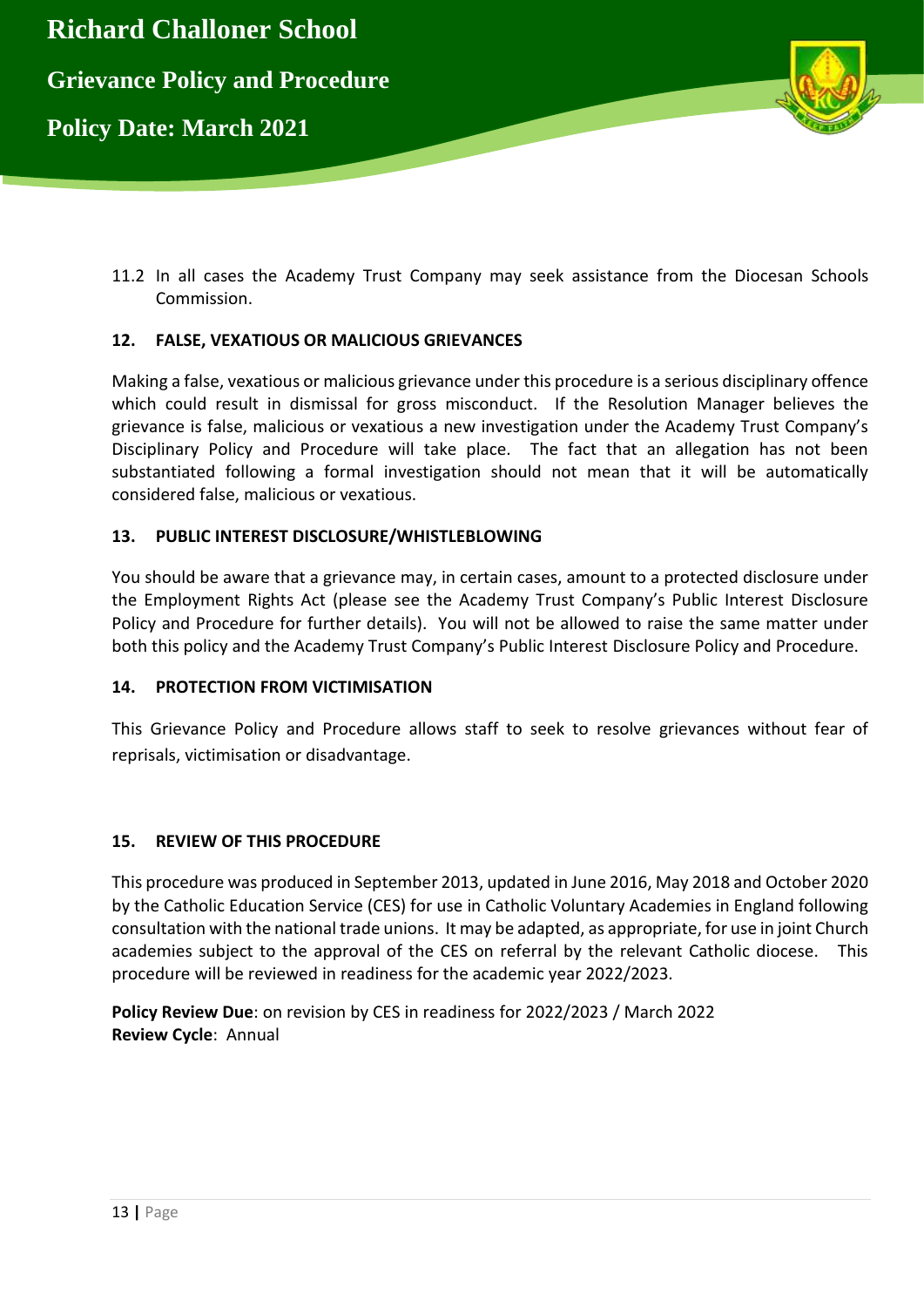

**APPENDIX 1**

**FORM GRP1**

| Submitted by | Name:             |  |
|--------------|-------------------|--|
|              | <b>Job Title:</b> |  |

1. I wish to formally complain about the behaviour, conduct or decisions of:

| Parents                                                              |
|----------------------------------------------------------------------|
| <b>Students</b>                                                      |
| Staff (other than the Headteacher)                                   |
| Headteacher                                                          |
| A Governor or Governors (other than the Chair of the Board)          |
| The Chair of the Board (or a group of Governors including the Chair) |
| The Governing Board as a whole                                       |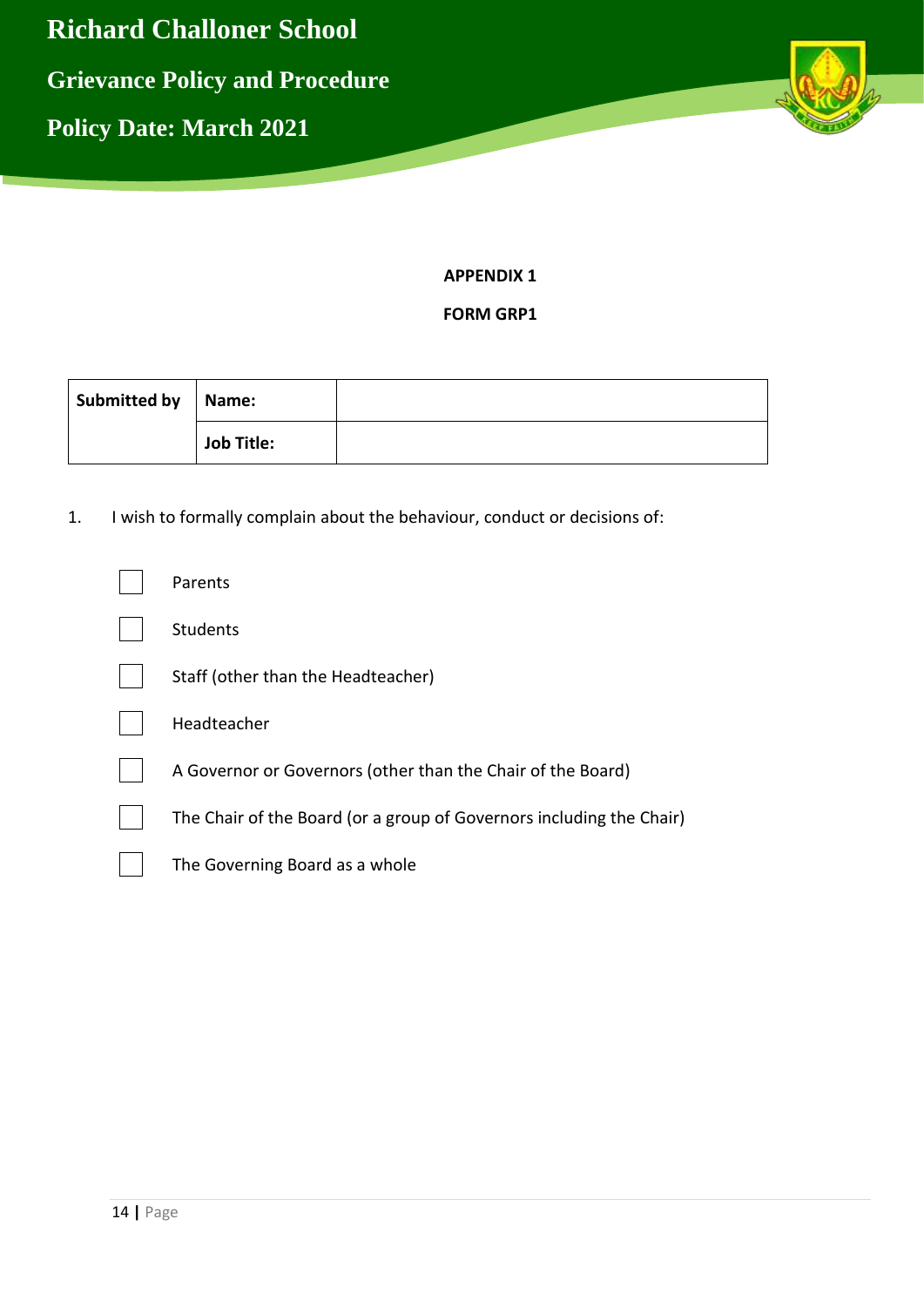

2. The details of my complaint are *(where possible please identify dates, times and names)*:

3. **EITHER** I have attempted to resolve my grievance informally by (please detail your attempts at informal resolution) **OR** I have not attempted to resolve this matter informally because (*delete where appropriate*):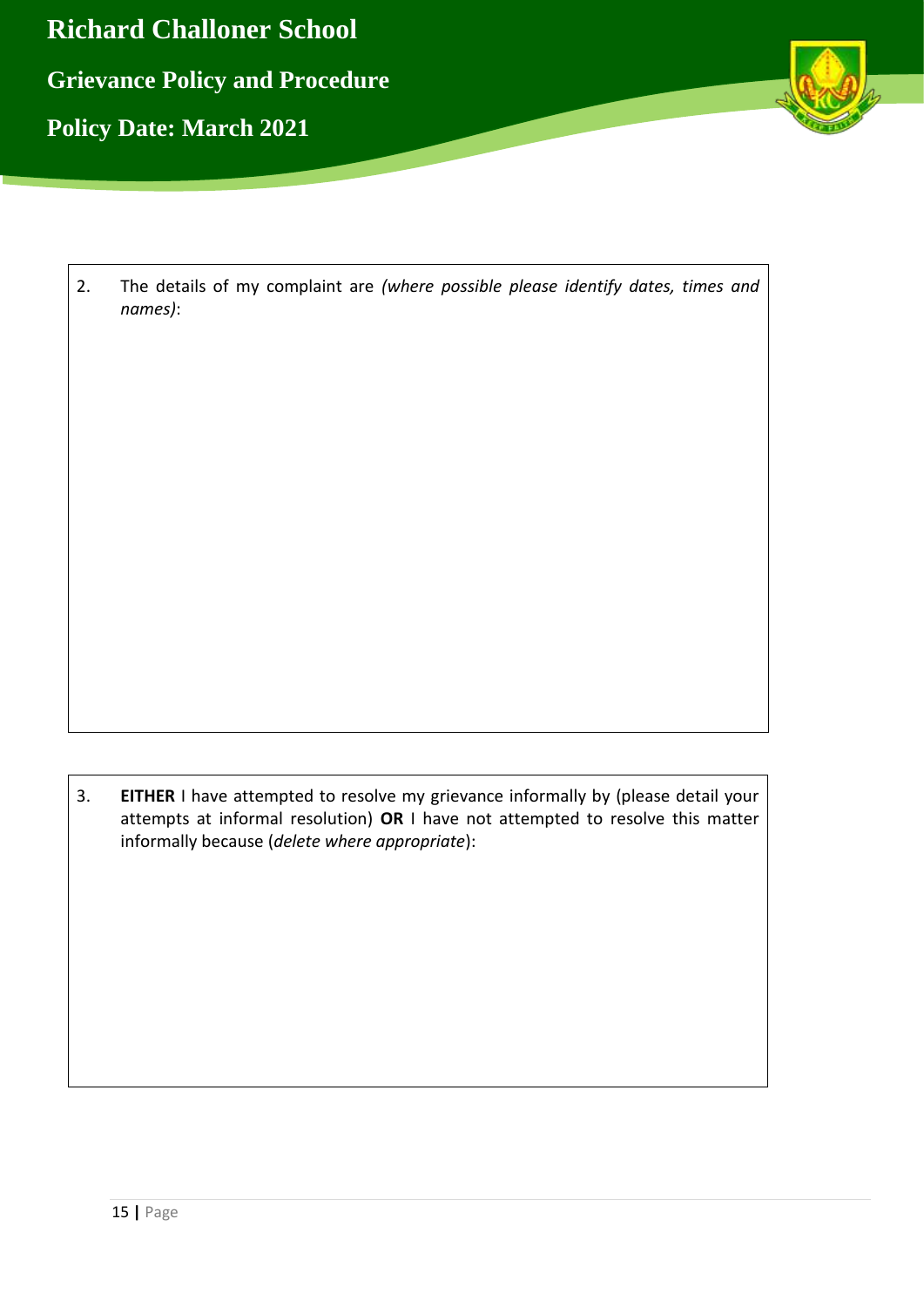

4. In considering my grievance, I ask you to consider speaking to the following:

5. In considering my grievance, I ask you to look at the following attached documents:

6. In considering my grievance, I ask you to look for the following documents:

7. The outcome I am seeking to resolve this grievance is: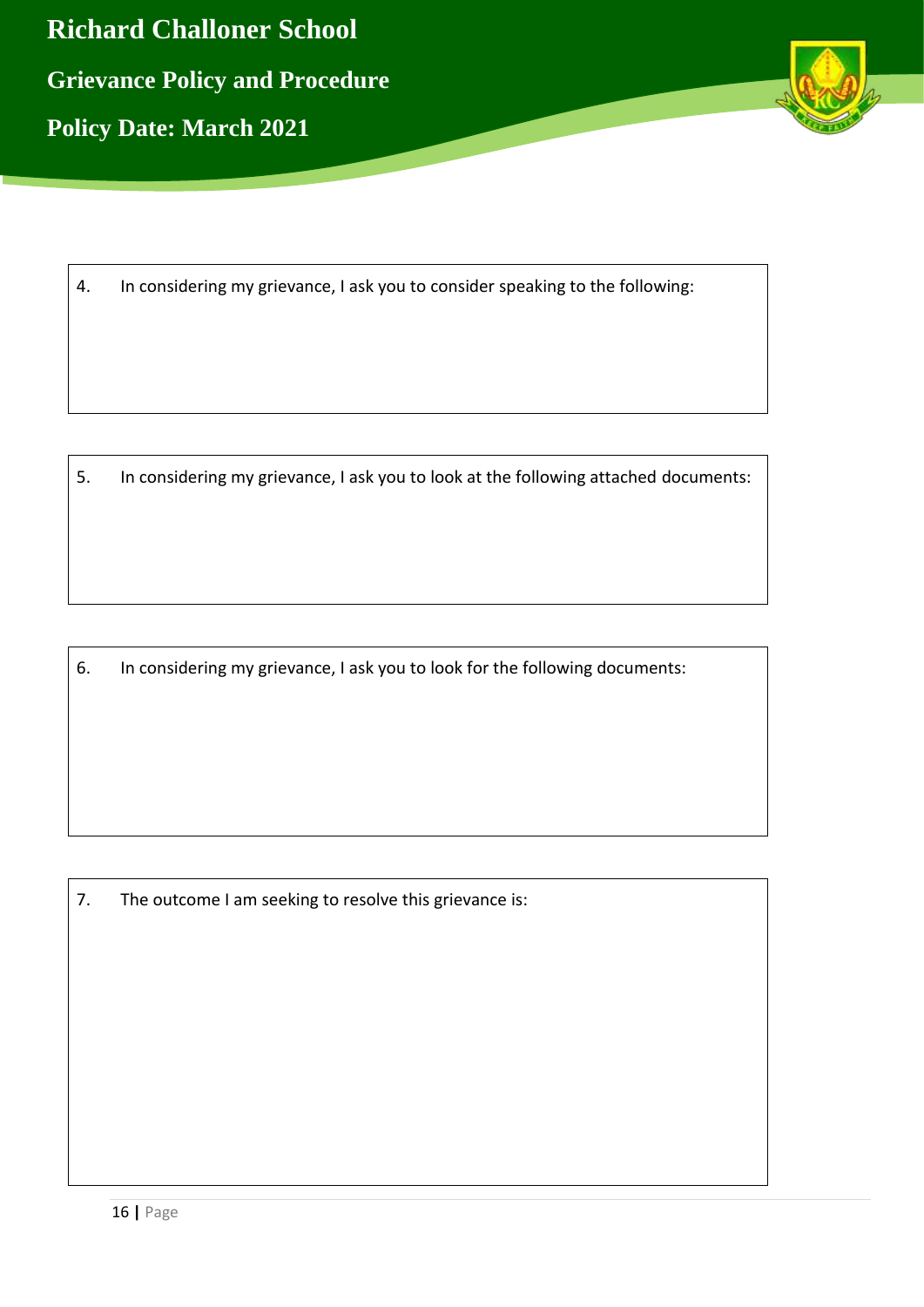

| During the period in which you investigate my grievance, I would like you to consider |
|---------------------------------------------------------------------------------------|
| taking the following steps (if any):                                                  |

9. My grievance does/does not\* include a complaint that I am subject to discrimination, bullying or harassment (If necessary provide relevant information).

10. My grievance does/does not\* include a complaint that raises a child protection issue (if necessary provide relevant information).

11. I will/will not\* need special help at my Resolution Meeting (If necessary provide relevant information).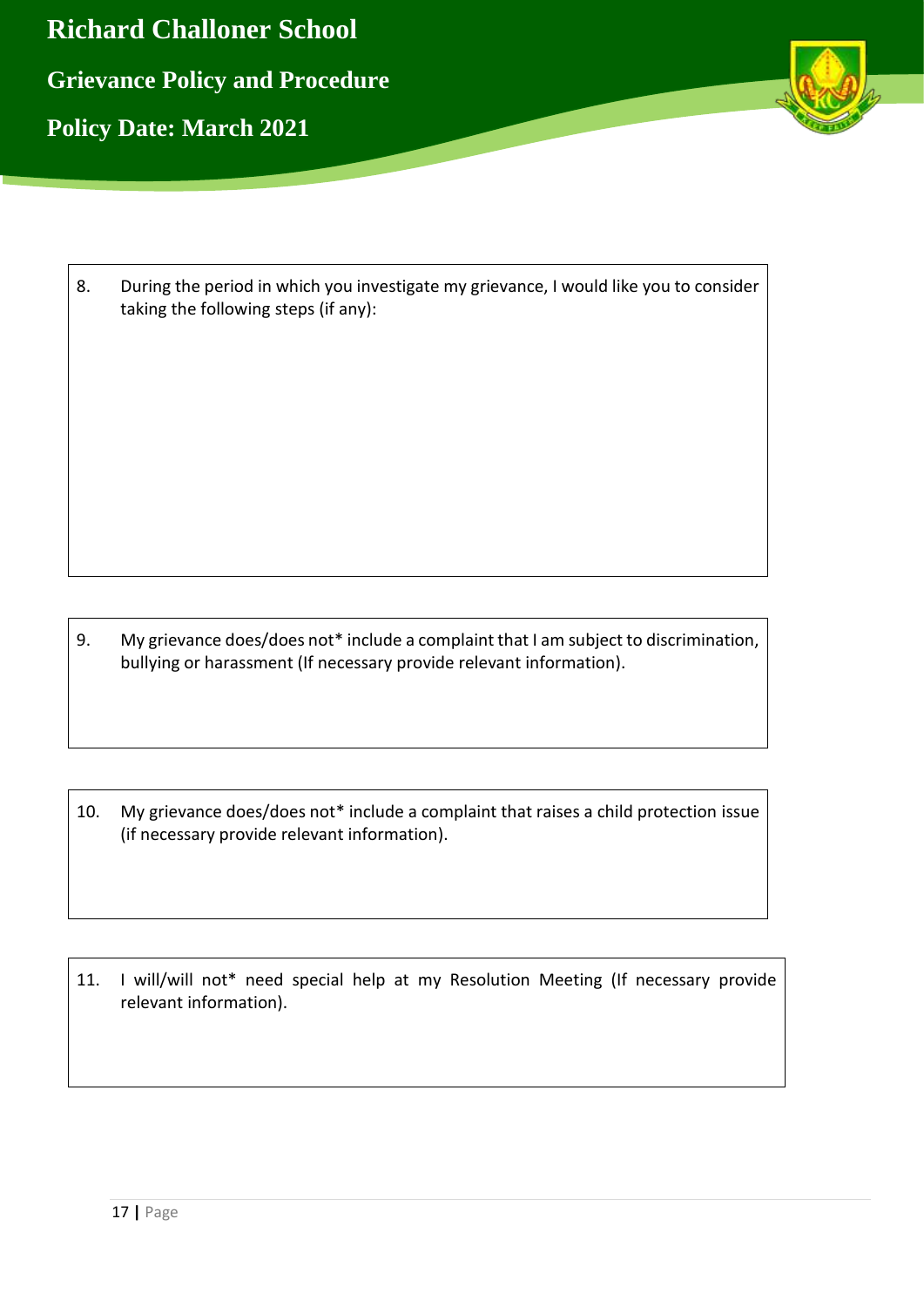

12. My companion at the Stage 1 Resolution Meeting will be:

|  | 13. My companion cannot attend a Resolution Meeting on the following dates/times: |  |
|--|-----------------------------------------------------------------------------------|--|
|--|-----------------------------------------------------------------------------------|--|

- $\bullet$
- $\bullet$
- $\bullet$
- **I have read the Grievance Resolution Policy and Procedure and am aware that false, malicious or vexatious grievances may result in disciplinary action against me for gross misconduct. I am aware that this GRP1 may be forwarded to the Diocesan Schools Commission and/or to the Designated Person for Child Protection (as appropriate). I am aware that a report on the outcome of this grievance will be submitted to them Governing Board.**

| Signed:            |  |
|--------------------|--|
| <b>Print name:</b> |  |
| Date:              |  |

| <b>OFFICE USE ONLY</b>                  |  |
|-----------------------------------------|--|
| Received by Clerk to Board on:          |  |
| Stage 1 Resolution Manager:             |  |
| Received by Stage 1 Resolution Manager: |  |
| Resolution Meeting held:                |  |
| Refer to DSC: YES/NO                    |  |
| Refer to Designated Person CP: YES/NO   |  |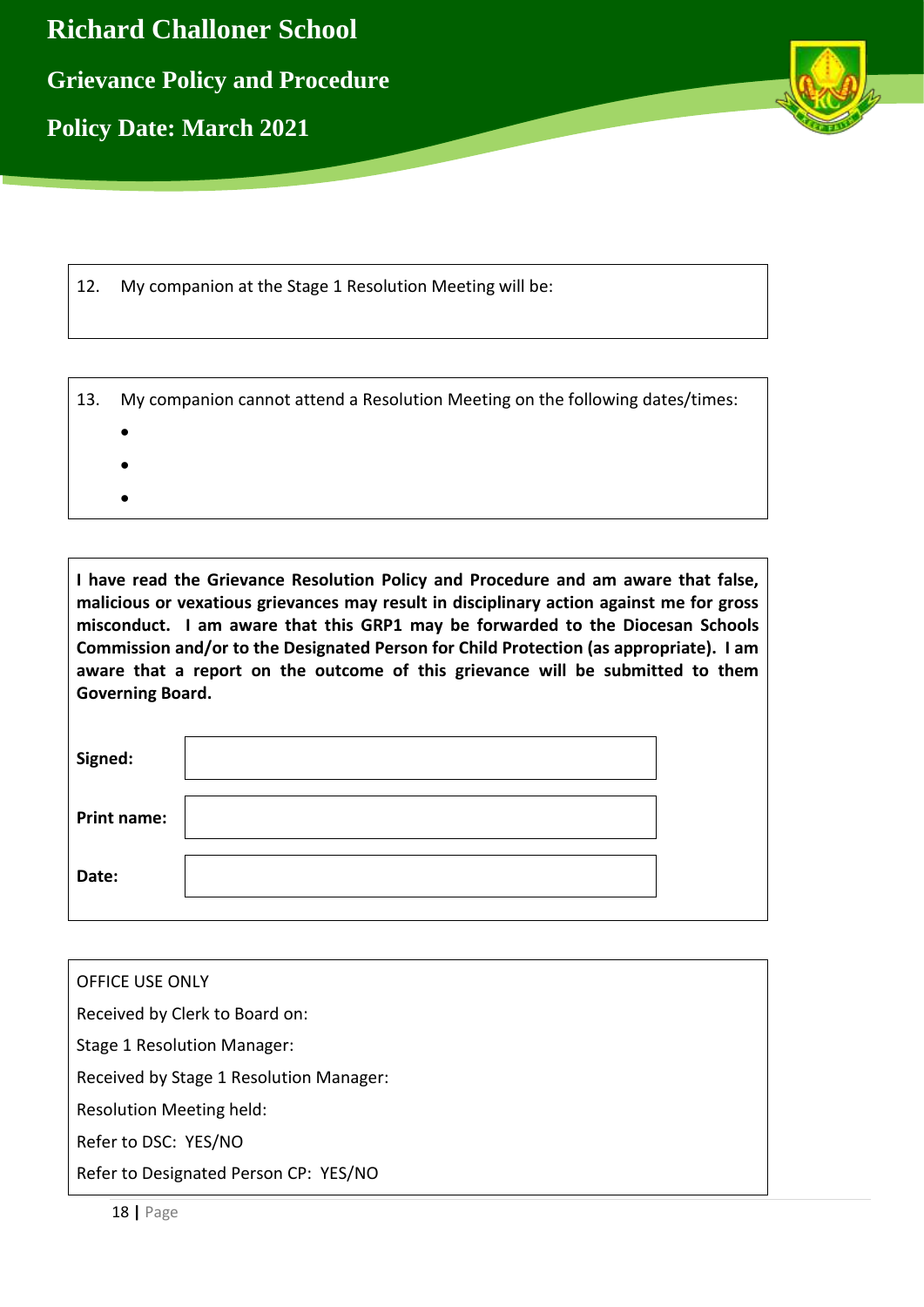

*\* delete as appropriate*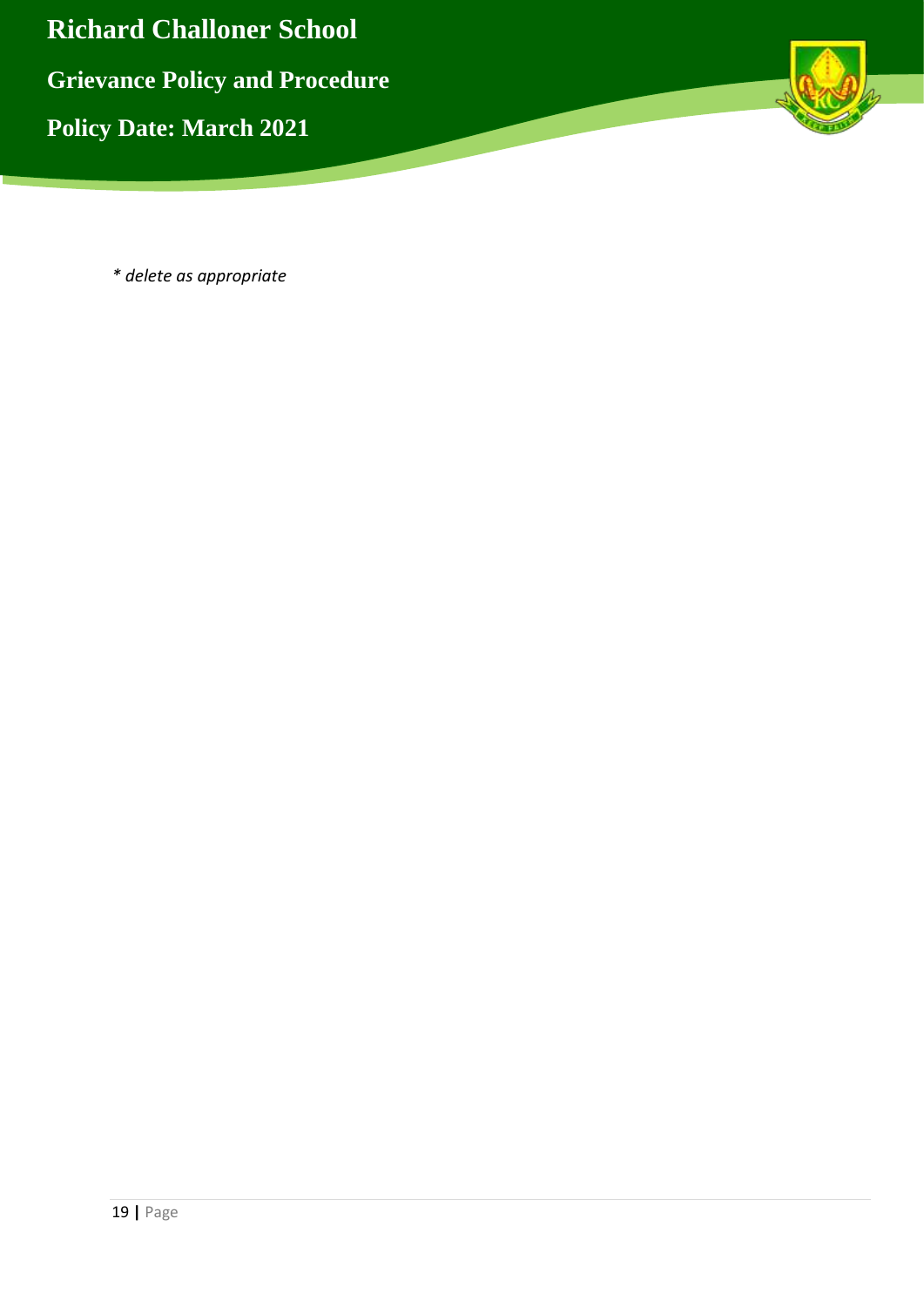

**APPENDIX 2**

**FORM GRP2**

| <b>Submitted by</b>                | Name:             |  |
|------------------------------------|-------------------|--|
|                                    | <b>Job Title:</b> |  |
| <b>Stage 1 Resolution Manager:</b> |                   |  |

1. I wish to formally appeal against the Stage 1 Resolution Manager's decision.

I attach:

A copy of my Form GRP1



The Stage 1 Resolution Letter

2. I disagree with the Stage 1 Resolution Letter because: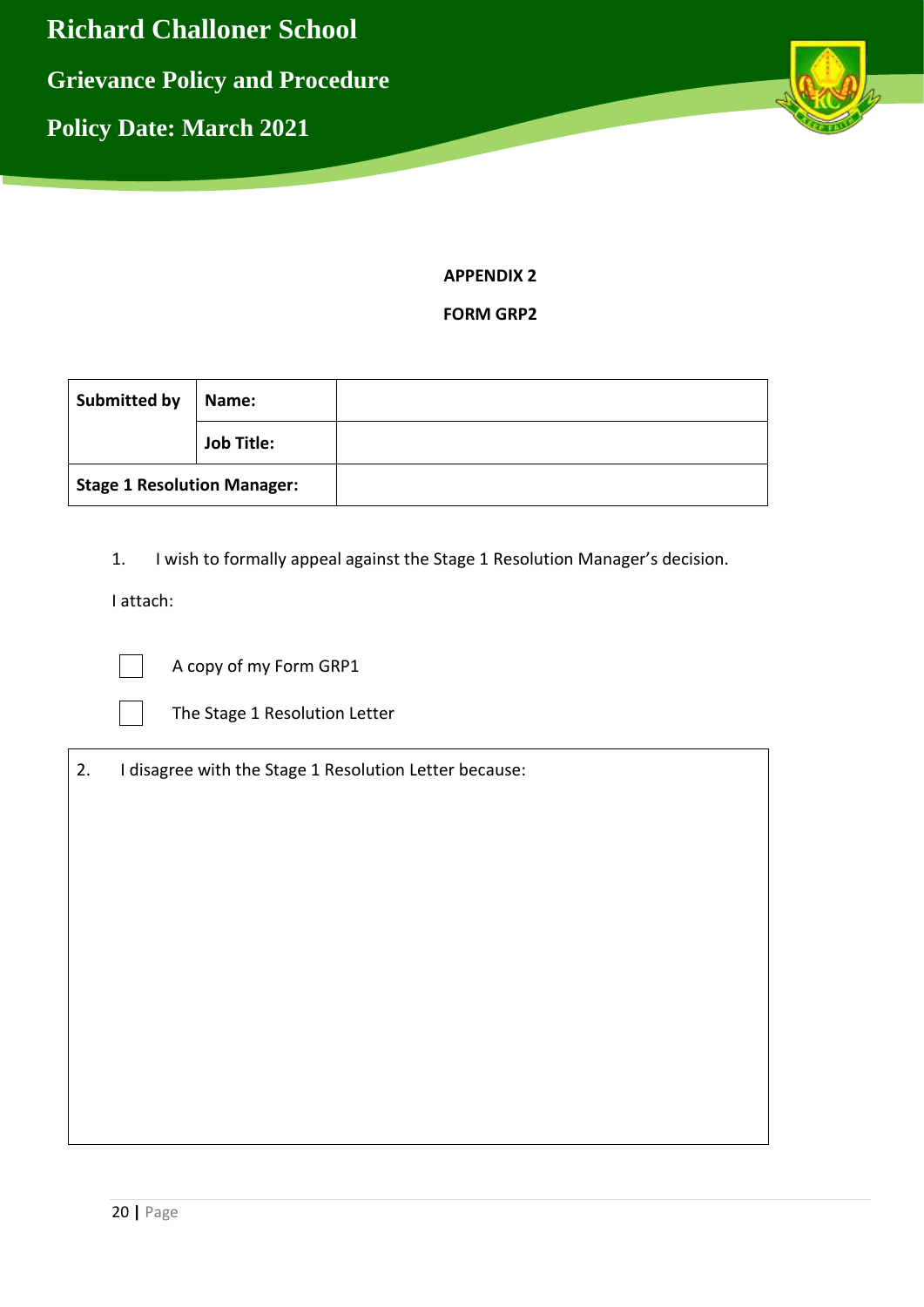

| 3. | I want the Stage 2 Resolution Manager to: |  |
|----|-------------------------------------------|--|
|----|-------------------------------------------|--|

4. I will/will not\* need special help at the Stage 2 Resolution Meeting (if necessary provide relevant information).